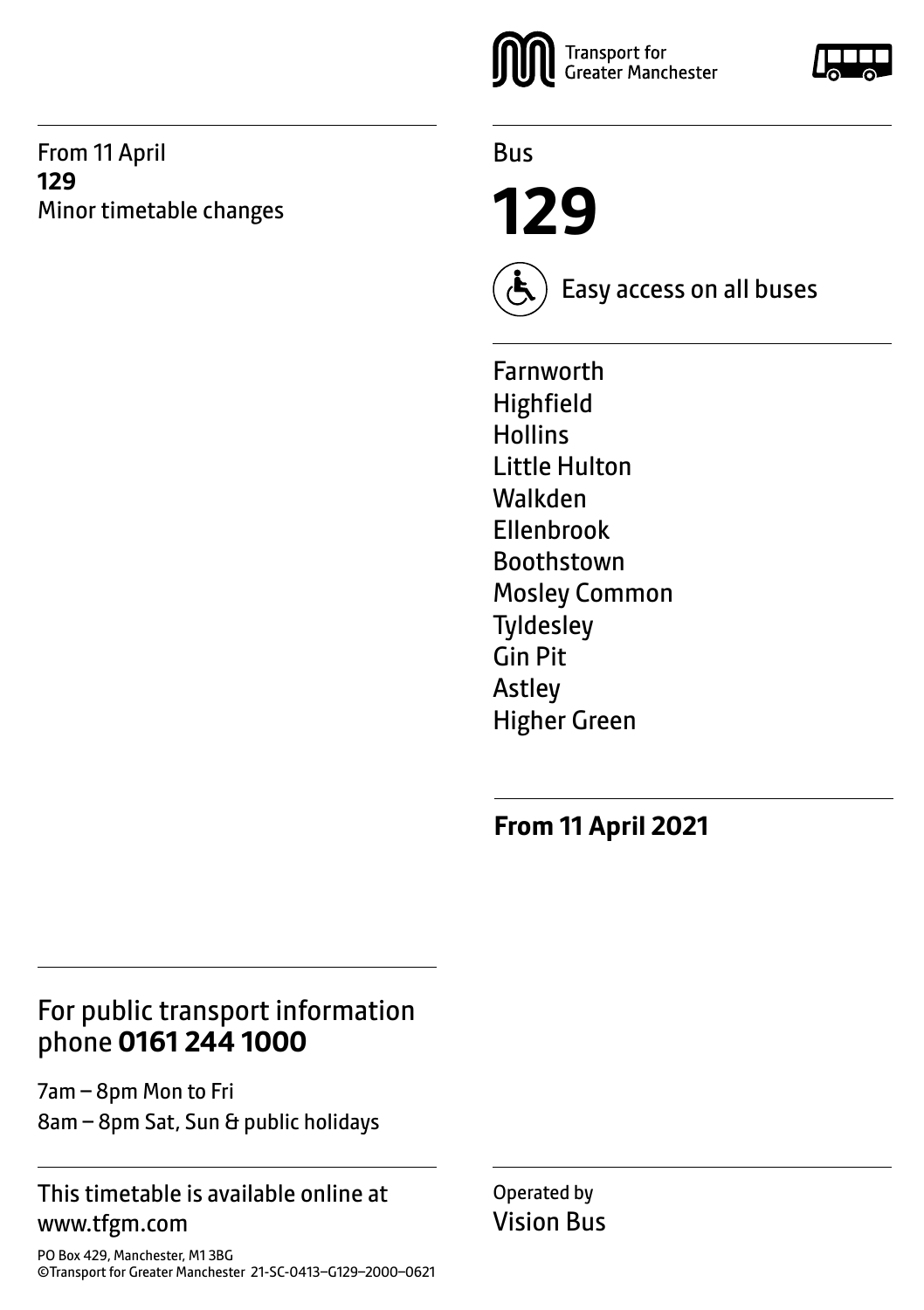# Additional information

# Alternative format

To ask for leaflets to be sent to you, or to request large print, Braille or recorded information phone 0161 244 1000 or visit www.tfgm.com

### Easy access on buses



 Journeys run with low floor buses have no steps at the entrance, making getting on and off easier. Where shown, low floor buses have a ramp for access and a dedicated space for wheelchairs and pushchairs inside the bus. The bus operator will always try to provide easy access services where these services are scheduled to run.

# Using this timetable

Timetables show the direction of travel, bus numbers and the days of the week. Main stops on the route are listed on the left. Where no time is shown against a particular stop, the bus does not stop there on that journey. Check any letters which are shown in the timetable against the key at the bottom of the page.

# Where to find information about service changes

www.tfgm.com Bus station posters Leaflets from outlets.

# Tickets and information

Bus companies offer a range of tickets for use on their own buses. For travel on any service in the County, use System One tickets, including DaySaver. Travelshops provide tickets, information and journey planning advice on buses, trains and trams for work and pleasure.

# Using the 24 hour clock

Times are shown in four figures. The first two are the hour and the last two are the minutes.

0753 is 53 minutes past 7am 1953 is 53 minutes past 7pm



# Operator details

#### **Vision Bus**

Unit 1E Blackrod Interchange Station Road Blackrod Bolton BL6 5JE Telephone 01204 468 288

### **Travelshops**

#### **Bolton Interchange**

Mon to Fri 7am to 5.30pm Saturday 8am to 5.30pm Sunday\* Closed

#### **Leigh Bus Station**

Monday to Friday 7.00am to 5.30pm Saturday 8.30am to 1.15pm and 2pm to 4pm Sunday\* Closed

\*Including public holidays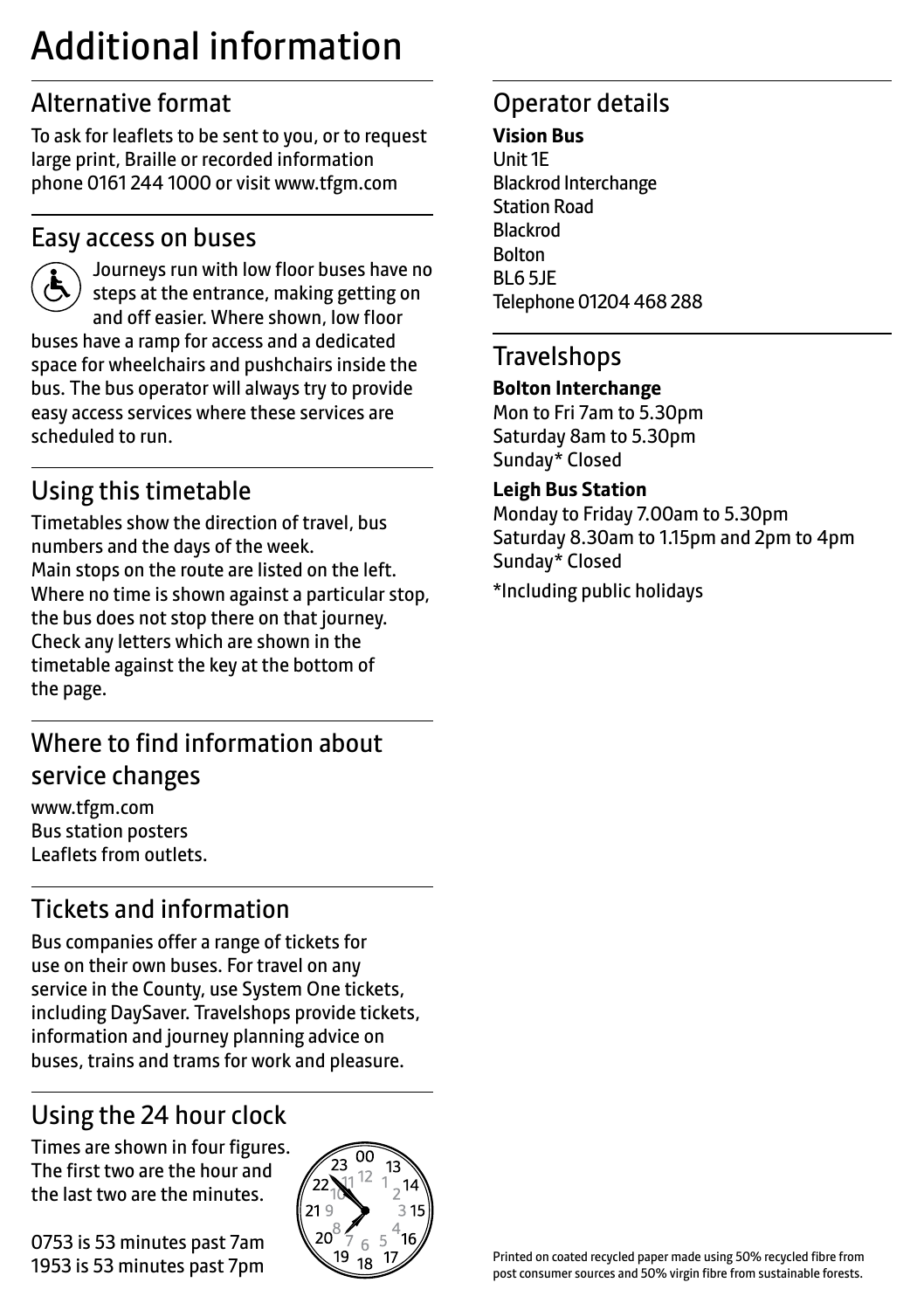



Contains Ordnance Survey data @Crown copyright and database right 2010<br>@0100022610 Transport for Greater Manchester 2021<br>Transport for Greater Manchester uses reasonable endeavours to check the accuracy of<br>informall Transp event will Transport for Greater Manchester be liable for any loss that may arise from this Transport for Greater Manchester uses reasonable endeavours to check the accuracy of information published and to publish changes to information in a timely manner. In no Contains Ordnance Survey data ©Crown copyright and database right 2010 ©0100022610 Transport for Greater Manchester 2021 information being inaccurate.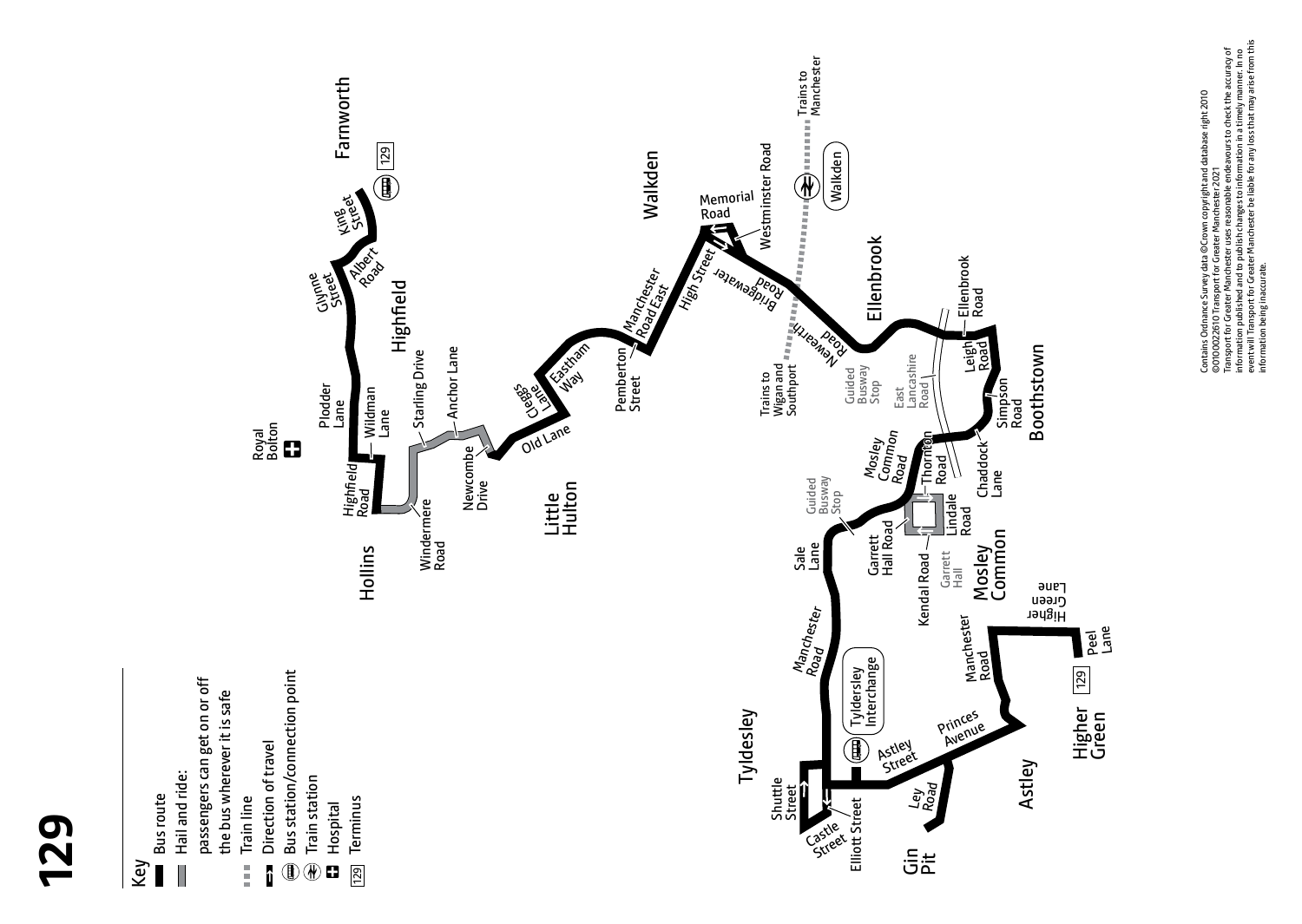## Mondays to Fridays

| Farnworth, Bus Station                                               |      | 0620 0735 0842 0944                                          |           |           | 1444 1544 | 1646 1751 |                     | 1855 1955 2155 |  |  |  |
|----------------------------------------------------------------------|------|--------------------------------------------------------------|-----------|-----------|-----------|-----------|---------------------|----------------|--|--|--|
| Highfield, Wildman Lane                                              |      | 0625 0740 0847 0949                                          |           | 1449 1549 |           | 1651      | 1756 1859 1959 2159 |                |  |  |  |
| Little Hulton, Eastham Way                                           |      | 0634 0750 0857 0958 and                                      |           | 1458 1558 |           | 1701      | 1806 1907 2007 2207 |                |  |  |  |
| Walkden, Town Centre                                                 |      | 0650 0756 0903 1003 every 1503 1603 1707 1812 1912 2012 2212 |           |           |           |           |                     |                |  |  |  |
| Boothstown, Simpson Road                                             |      | 0657 0803 0910 1010                                          | hour 1510 |           | 1610      | 1714      | 1819 1918 2018 2218 |                |  |  |  |
| Mosley Common, Garrett Hall Road 0704 0810 0916 1016 until 1516 1617 |      |                                                              |           |           |           | 1721      | 1826 1923 2023 2223 |                |  |  |  |
| Tyldesley, Town Hall                                                 |      | 0712 0818 0923 1023                                          |           | 1523 1625 |           | 1729      | 1834 1929 2029 2229 |                |  |  |  |
| Gin Pit                                                              | 0717 | 0823 0928 1028                                               |           | 1528      | 1630      | 1734      | 1839 1934 2034 2234 |                |  |  |  |
| Higher Green, Peel Lane                                              |      | 0729 0833 0937 1037                                          |           | 1537      | 1640      | 1744      | 1849 1943 2043 2243 |                |  |  |  |

### **Saturdays**

| Farnworth, Bus Station                                          | 0744      |      |           | 1744 1855 1955 2155            |  |
|-----------------------------------------------------------------|-----------|------|-----------|--------------------------------|--|
| Highfield, Wildman Lane                                         | 0749      | 1749 | 1859      | 1959 2159                      |  |
| Little Hulton, Eastham Way                                      | 0758 and  |      | 1758 1907 | 2007 2207                      |  |
| Walkden, Town Centre                                            |           |      |           | 0803 every 1803 1912 2012 2212 |  |
| Boothstown, Simpson Road                                        | 0810 hour |      |           | 1810 1918 2018 2218            |  |
| Mosley Common, Garrett Hall Road 0816 until 1816 1923 2023 2223 |           |      |           |                                |  |
| Tyldesley, Town Hall                                            | 0823      |      |           | 1823 1929 2029 2229            |  |
| Gin Pit                                                         | 0828      |      |           | 1828 1934 2034 2234            |  |
| Higher Green, Peel Lane                                         | 0837      |      |           | 1837 1943 2043 2243            |  |
|                                                                 |           |      |           |                                |  |

### Sundays and public holidays (except Christmas and New Year period)

| <b>Farnworth, Bus Station</b>                                  | 0955 1155 |           |           |      | 1355 1555 1755 1955 |      |  |
|----------------------------------------------------------------|-----------|-----------|-----------|------|---------------------|------|--|
| Highfield, Wildman Lane                                        | 0959 1159 |           | 1359      | 1559 | 1759                | 1959 |  |
| Little Hulton, Eastham Way                                     | 1007 1207 |           | 1407      | 1607 | 1807                | 2007 |  |
| Walkden, Town Centre                                           | 1012 1212 |           | 1412 1612 |      | 1812 2012           |      |  |
| Boothstown, Simpson Road                                       | 1018 1218 |           | 1418 1618 |      | 1818 2018           |      |  |
| Mosley Common, Garrett Hall Road 1023 1223 1423 1623 1823 2023 |           |           |           |      |                     |      |  |
| Tyldesley, Town Hall                                           | 1029      | 1229      | 1429      | 1629 | 1829 2029           |      |  |
| Gin Pit                                                        |           | 1034 1234 | 1434      | 1634 | 1834 2034           |      |  |
| Higher Green, Peel Lane                                        |           | 1043 1243 | 1443      | 1643 | 1843 2043           |      |  |
|                                                                |           |           |           |      |                     |      |  |

For details of buses during the Christmas and New Year period, please phone 0161 244 1000

Bus 129 is provided with the financial support of Transport for Greater Manchester

W– All bus 129 journeys are run using easy access buses. See inside front cover of this leaflet for details